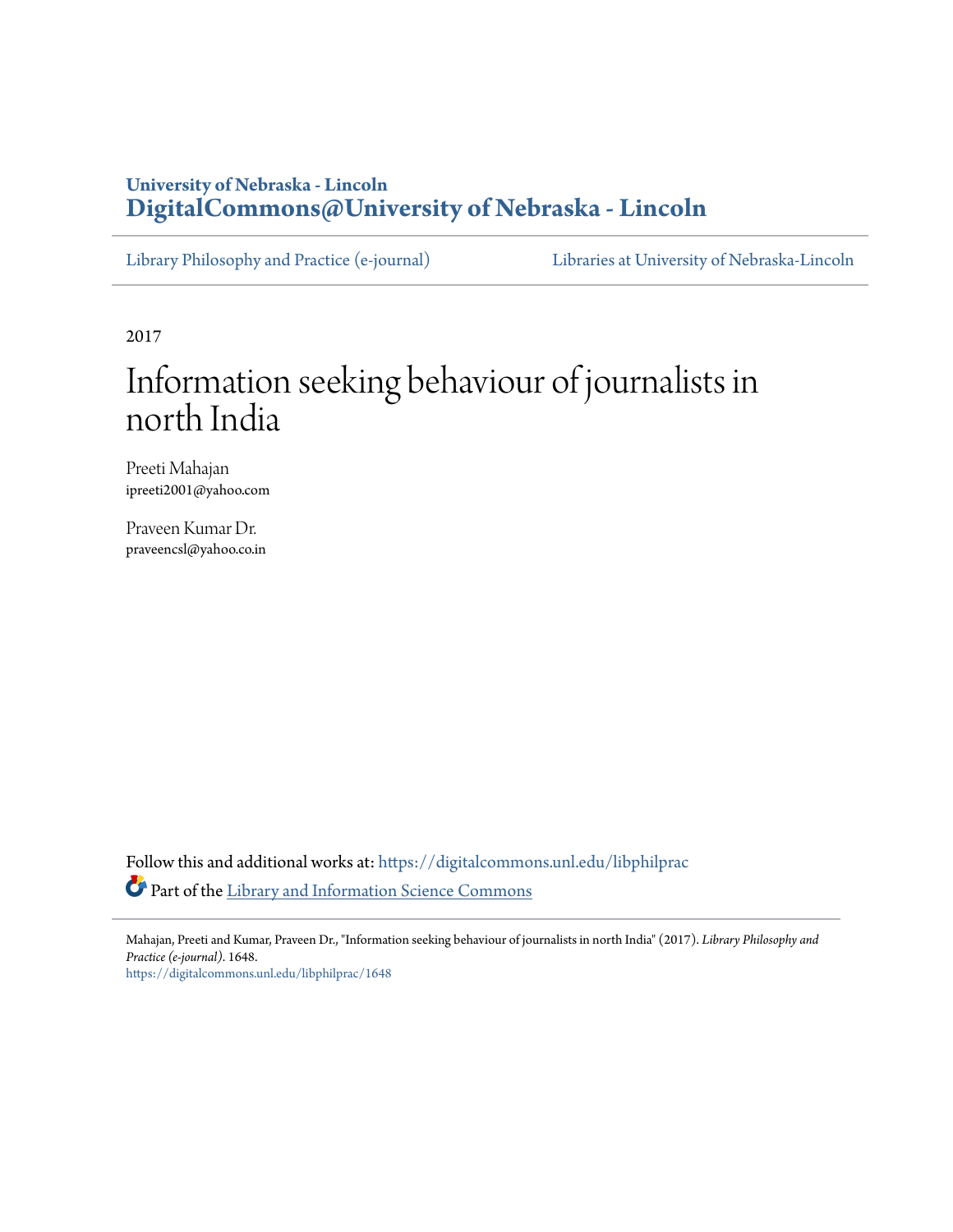# **Information seeking behaviour of journalists in north India**

**Dr. Parveen Kumar** T.S.Central State Library, Chandigarh

**Prof. Preeti Mahajan** Deptt. of Library & Information Science, Panjab University, Chandigarh

# **ABSTRACT**

**The study presents a survey of the information seeking behavior of the journalists in north India. It highlights that the journalists mostly use the newspaper libraries once a week Majority of them visit the library to consult the reference books. Most of the respondents are satisfied with the behavior of the library staff and they opine that the newspapers should be digitised.**

#### **Keywords: Information seeking behaviour, Journalist, India, newspaper libraries**

#### **1. Introduction**

Journalists, by nature of their profession, are information gatherers. They need information for scrutinizing the facts, raise their awareness of current news, research, obtain a framework, and to stimulate their thoughts <sup>(1)</sup>. News analysts, reporters, and correspondents gather information, prepare stories, and make broadcasts that inform the public about local, State, national, and international events. They also present their points of view on current issues as they believe that public enlightenment is the forerunner of justice and the foundation of democracy. In order to do their day-to-day work, they require information from various formal as well as informal sources including their colleagues and libraries. Even in the current IT scenario, newspaper/ media libraries still serve a unique function of providing information to journalists through trained and educated professionals.

#### **2. Review of Literature**

Joseph (1993) (2) in his study entitled "How Indian Journalists Use Libraries" revealed that the journalists in Kerala use the library mainly for checking the background material and for specific items of information on stories, while editors use the libraries to assist them in editing the stories. 86% of the respondents use the library more than once a week, with most respondents spending an hour or less in the library. He concluded that the respondents prefer informal sources, personal collections and consultation with other journalists rather than using the libraries. Vreekamp (1995)<sup>(3)</sup> in his study entitled "The Information Seeking Attitude of Nonmetropolitan journalists- A Qualitative Study of two Communities and Their Primary and Secondary Sources" found that the journalists prefer human sources to documentation sources. Although, journalists have access to clippings, online files and reference books, yet these sources were mostly consulted for historical facts rather than for analytical information. He noted that the journalists tend to use online databases mostly for text and images. Nicholas and Martin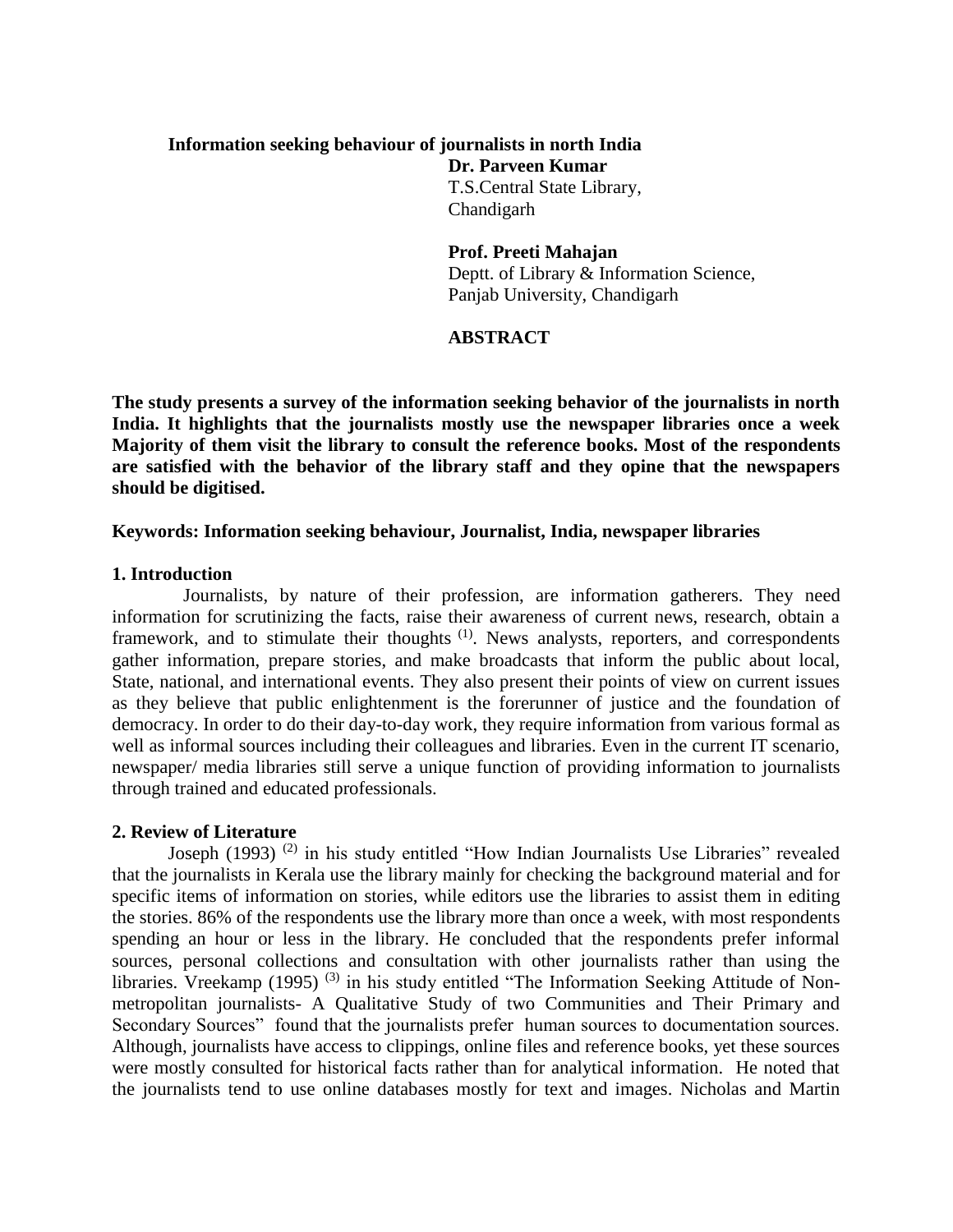(1997) (4) in their study "Assessing Information Needs: A Case Study of Journalists" revealed that the reporters in the United Kingdom preferred to use online services for fact finding information and they rely more on human or oral sources for descriptive and historical information. They suggested that the library and librarians can play an important role in meeting the information needs of journalists as in the case of 'The Guardian Newspaper Library' which has extended the global information to the news staff through the Intranet. Mahapatra and Panda (2000) (5) in their study entitled "State of Reading Interest and Utilization of Information Resources by the Working Journalists in Orissa: A Study" revealed that the journalists gave top priority to borrowing, photocopying and newspaper clippings services, reference service was given a middle priority and the referral and bibliographic services were given a low priority. Vital services like latest addition list, current content services, SDI and online services were not being used by more than one third of the total respondents. They observed that the journalists were not in the habit of using information services, cultivating current approach to information except borrowing books and photocopying material of their interest for home reading. Mahapatra and Panda (2001)  $^{(6)}$  in their study entitled "State of Information Seeking and Searching Behavior of Working Journalists in Orissa: A Study" revealed that the journalists prefer to visit the library personally and use current periodicals, seminar/conference proceedings, and newspaper clippings as their primary source of information. They observed that the major constraints of the journalists in seeking the information include lack of library, lack of library automation, inadequate reference and referral service, poor organization of reading material, inadequate resources of the parent library, non availability of library services, etc. Mahapatra and Panda (2001)<sup>(7)</sup> in their study entitled "Information Needs of the Working Journalists in Orissa: A Study" described that 57.08% respondents personally visit the libraries daily to obtain the required information, 50.44% prefer personal collection and only 46.46% preferred to use the library attached to their parent organization. Regarding the mode of library services, 46.9% respondents preferred to avail library services free of cost; 18.14% preferred fee based services; and 34.95% respondents preferred both (free as well as fee based) services. Anwar et. al. (2004) (8) in their study entitled "Information Seeking Behavior of Kuwaiti Journalists" revealed that the availability and use of in-house electronic library of stories/reports generated by their colleagues' was not only limited but also not satisfied. They suggested an improvement in the current organizational library services with a focus on information and human resources as well as creating awareness of such resources amongst the users.

#### **3. Statement of the problem**

 The present study was undertaken to find out what type of information sources do the journalists use, how satisfied are they with these sources, for what purpose do they use the information and the usage of newspaper libraries in Northern India comprising Chandigarh, Delhi and Punjab. An attempt has been made to find out the level of satisfaction of users and to highlight various problems faced by them in accessing the information from the libraries of their respective organizations. The questionnaire was distributed to the journalists from twelve newspaper organizations located in Chandigarh, Punjab and Delhi including Dainik Bhaskar, Desh Sewak, The Indian Express, The Tribune, Daily Pioneer, Hindustan Times, The Statesman, The Times of India, Ajj Di Awaz, Ajit, Amar Ujala and Dainik Jagaran. Since the users of these newspaper libraries comprise a large number of staff, it was not feasible to collect information from all of them. Hence, the stratified random sampling technique was used for collecting the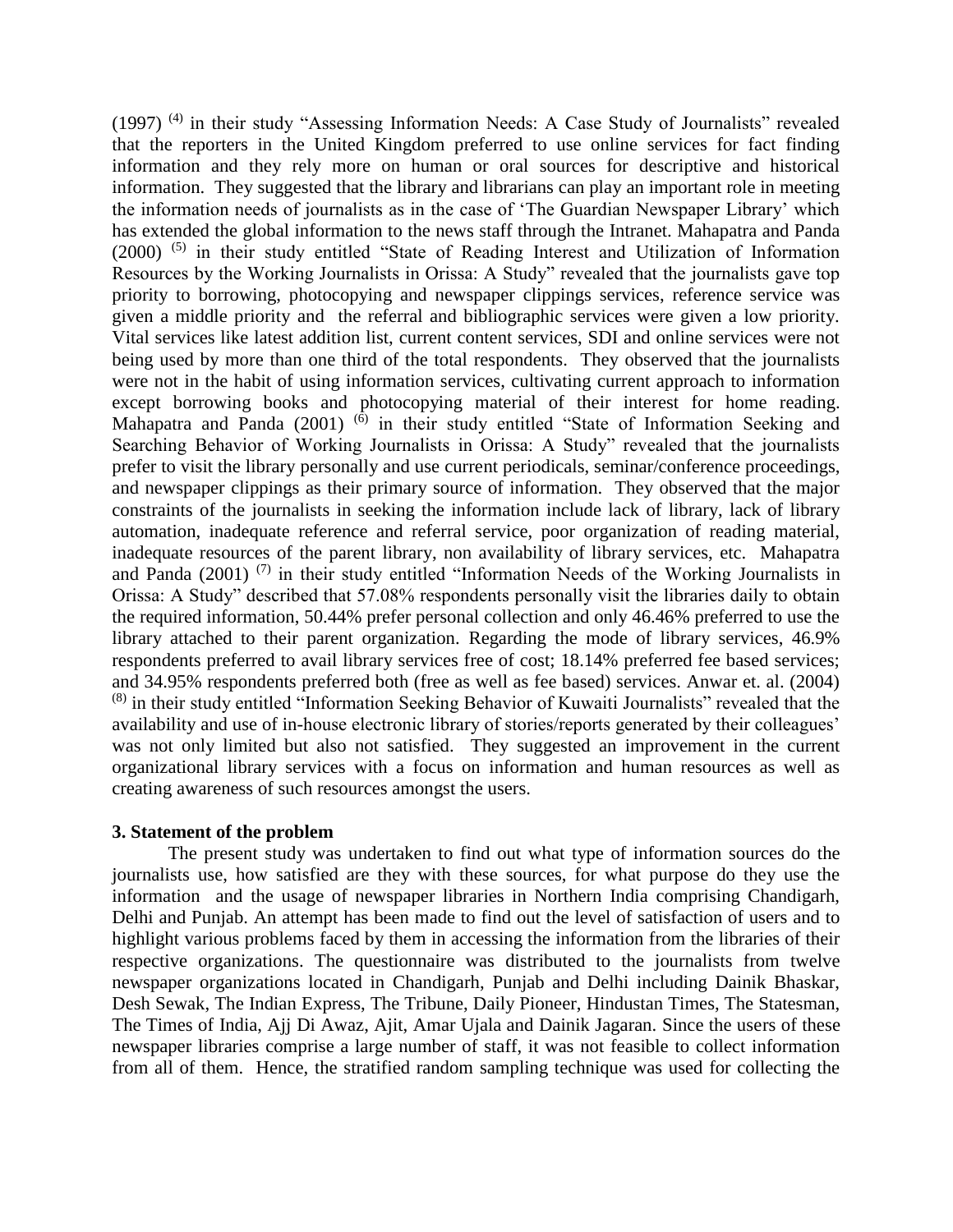data and 10% of the users from the total population of these organisations were surveyed. The data so obtained from 232 users has been analyzed and interpreted below.

# **4. Analysis of the data**

| Categories of users         | Respondents<br>Chandigarh |       | from   Respondents<br>from<br>Delhi |       | <b>Respondents</b><br>from Punjab |               |
|-----------------------------|---------------------------|-------|-------------------------------------|-------|-----------------------------------|---------------|
|                             | No.                       | %     | No.                                 | %     | No.                               | $\frac{6}{9}$ |
| <b>Editorial Staff</b>      | 15                        | 20.27 | 20                                  | 23.25 | 15                                | 20.83         |
| Journalists/Reporters       | 20                        | 27.02 | 13                                  | 15.11 | 18                                | 25            |
| <b>Administrative Staff</b> | 16                        | 21.62 | 19                                  | 22.09 | 21                                | 29.17         |
| Press Staff                 | 11                        | 14.86 | 17                                  | 19.76 | 8                                 | 11.11         |
| Other Staff                 | 12                        | 16.22 | 17                                  | 19.76 | 10                                | 13.89         |

#### **4.1 Distribution of Respondents in Newspaper Libraries**

Table 1 below gives the distribution of respondents from Chandigarh, Delhi and Punjab:

Table1: Distribution of Respondents

Table 1 above shows that maximum number of the respondents were from Delhi (i.e., 37.07%), followed by Chandigarh (i.e., 31.90%) and Punjab (i.e., 31.03%).

# **4.2 Gender of the Respondents**

Table 2 shows the gender wise distribution of the respondents:

| Gender | Respondents     | Respondents | Respondents | Total        |
|--------|-----------------|-------------|-------------|--------------|
|        | from Chandigarh | from Delhi  | from Punjab |              |
| Male   | 53 (71.62%)     | 47 (54.65%) | 44 (61.11%) | 144 (62.07%) |
| Female | 21 (28.38%)     | 39 (45.36%) | 28 (38.89%) | 88 (37.93%)  |

Table 2: Gender of the Respondents

Table 2 above depicts that maximum number of the respondents were male (i.e., 62.07%), whereas 37.93% of the respondents were female. The table clearly indicates a higher number of male journalists from all the three states.

#### **4.3 Frequency of Visit to the Library**

Table 3 below gives the frequency of library visits by the respondents:

| Frequency of visit | Respondents     | Respondents | Respondents | Total         |
|--------------------|-----------------|-------------|-------------|---------------|
|                    | from Chandigarh | from Delhi  | from Punjab |               |
| Daily              | 13 (17.57%)     | 19 (22.09%) | 15 (20.83%) | 47 (20.26%)   |
| Thrice a week      | 2(2.70%)        | 6(6.98%)    | $5(6.94\%)$ | 13 (5.60%)    |
| Once a week        | 19 (25.68%)     | 15 (17.44%) | 19 (26.39%) | 53 (22.84%)   |
| Once in fortnight  | $11(14.86\%)$   | 28(32.56%)  | 12(16.67%)  | 51 (21.98%)   |
| Once in month      | 13(17.57%)      | $6(6.98\%)$ | 7(9.72%)    | $26(11.21\%)$ |
| Rarely             | 16(21.62%)      | 12(13.95%)  | 14(19.44%)  | $42(18.10\%)$ |

Table 3: Frequency of Visit to the Library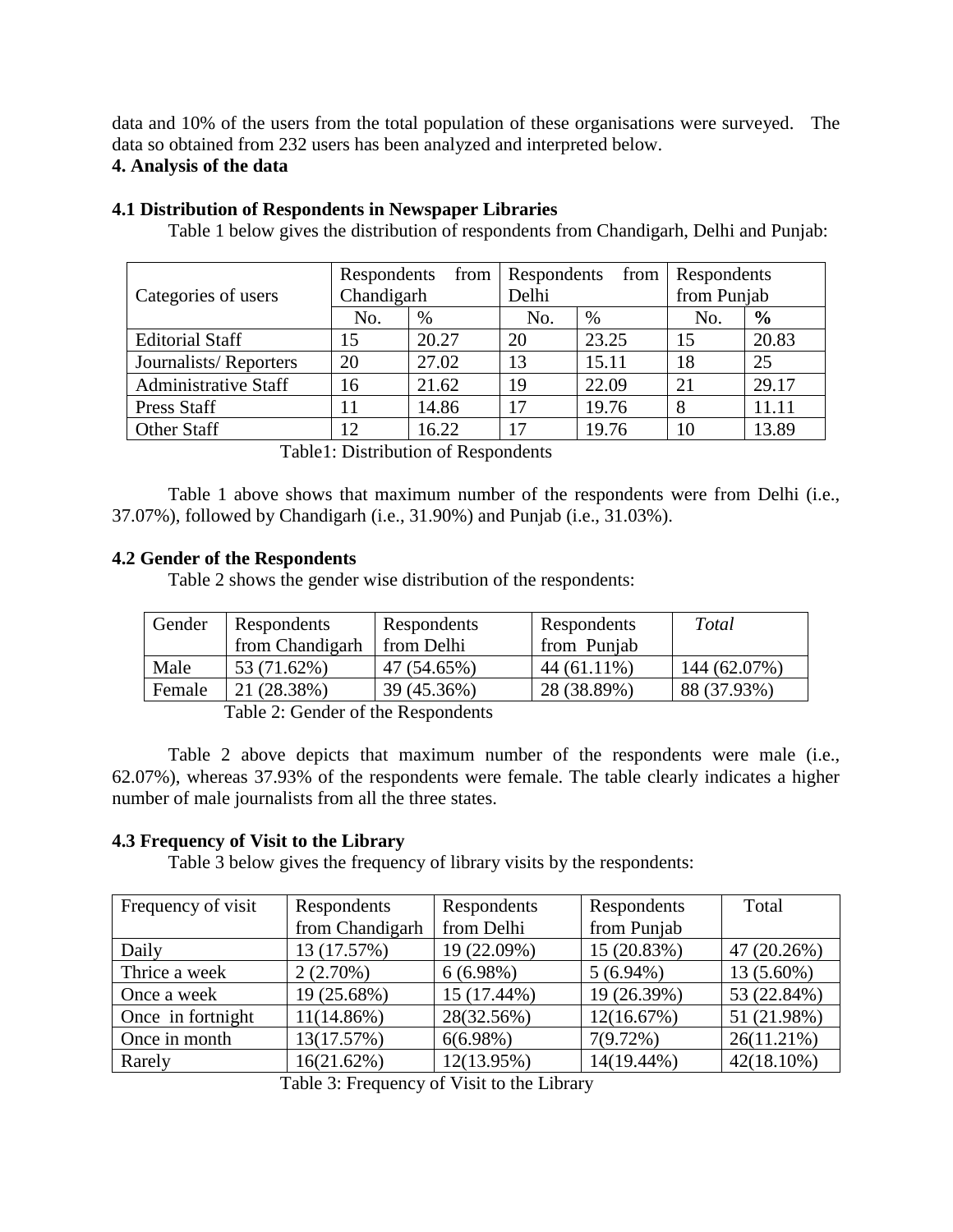Table 3 above depicts that the maximum number of the respondents (i.e., 22.84%) visit the library once a week, followed by 21.98% who visit the library once in a fortnight, 20.26% visit daily, 18.10% visit rarely, 11.21% visit once a month and 5.60% visit thrice a week. The table also depicts that more number of journalists from Chandigarh (i.e., 25.68%) visit their libraries once a week, more number of journalists from Delhi (i.e., 32.56%) visit their libraries once in a fortnight and more number of journalists from Punjab (i.e., 26.39%) visit their libraries once a week.

# 4.4 **Purpose of the Library Visit**

Table 5 below shows the purpose of library visit by the respondents:

| Purpose          | Respondents   | Respondents | Respondents | Total       |
|------------------|---------------|-------------|-------------|-------------|
|                  | from          | from Delhi  | from Punjab |             |
|                  | Chandigarh    |             |             |             |
| To borrow<br>and | $10(13.51\%)$ | 19 (22.09%) | 16(22.22%)  | 45 (19.40%) |
| return books     |               |             |             |             |
| To borrow/refer  | 19 (25.68%)   | 14 (16.28%) | 10(13.89%)  | 43 (18.53%) |
| to magazines     |               |             |             |             |
| consult<br>To    | 27 (36.49%)   | 33 (38.37%) | 18 (25%)    | 78 (33.62%) |
| reference        |               |             |             |             |
| sources          |               |             |             |             |
| avail<br>To      | $7(9.46\%)$   | $7(8.14\%)$ | 9(12.5%)    | 23 (9.91%)  |
| reference        |               |             |             |             |
| services         |               |             |             |             |
| To<br>read       | 11 (14.86%)   | 13 (15.12%) | 19 (26.39%) | 43 18.53%)  |
| newspapers       |               |             |             |             |

Table 5: Purpose of the Library Visit

Table 5 indicates that 33.62% of the respondents visit the library to consult reference sources, followed by 19.40% journalists who visit the library to borrow and return books, 18.53% each visit the library to borrow or refer to the magazines and to read newspapers, and 9.91% visit their libraries to avail the reference service.

#### **4.5 Library Material Used**

Table 6 analysis the kind of documents used by the respondents:

| Material used  | Respondents | Respondents | Respondents | Total       |
|----------------|-------------|-------------|-------------|-------------|
|                | from        | from Delhi  | from Punjab |             |
|                | Chandigarh  |             |             |             |
| <b>Books</b>   | 27 (36.49%) | 37 (43.02%) | 19 (26.39%) | 83 (35.78%) |
| Newspaper      | 20 (27.03%) | 13 (15.12%) | 18 (25%)    | 51 (21.98%) |
| clippings      |             |             |             |             |
| Reference      | 17 (22.97%) | 39 (45.35%) | 13 (18.06%) | 72(31.03%)  |
| books          |             |             |             |             |
| Old newspapers | 20 (27.03%) | 13 (15.12%) | 18 (25%)    | 51 (21.98%) |
| Government     | 7(9.45%)    | 8 (9.30%)   | $4(5.56\%)$ | 19 (8.19%)  |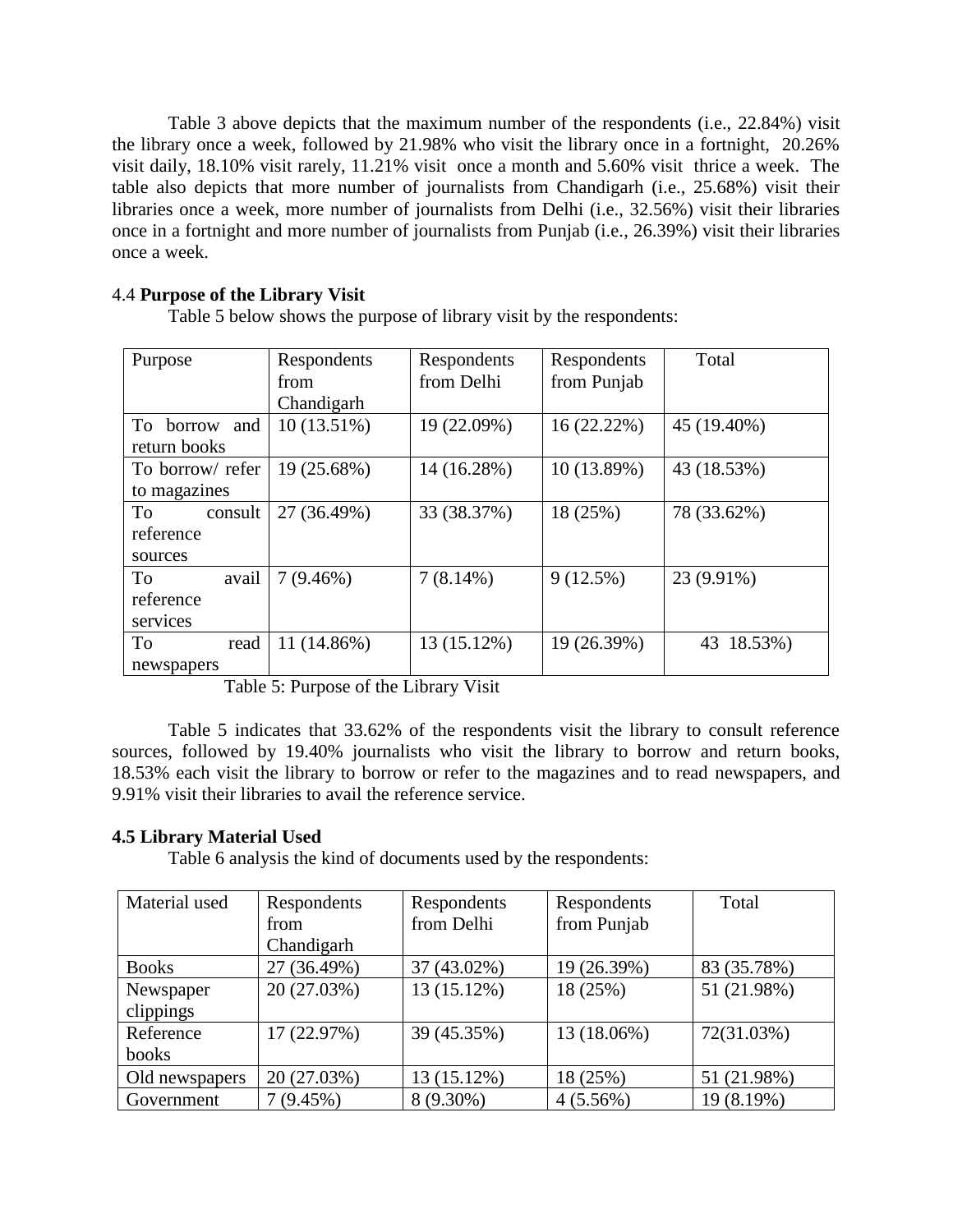| publications                |             |             |               |              |
|-----------------------------|-------------|-------------|---------------|--------------|
| Microfilms                  |             |             |               |              |
| Magazines                   | 33 (44.59%) | 48 (55.81%) | $26(36.11\%)$ | 107 (46.12%) |
| 20 (27.03%)<br>Photographs, |             | 13 (15.12%) | 18 (25%)      | 51 (21.98%)  |
| blocks<br>and               |             |             |               |              |
| negatives                   |             |             |               |              |
| <b>Biographies</b>          | 17 (22.97%) | 14 (16.28%) | 9(12.5%)      | 40 (17.24%)  |
| Media reports               | 15 (20.70%) | 27 (31.40%) | 6(8.33%)      | 48 (20.69%)  |

Table 6: Library Material Used

Table 6 depicts that maximum number of the respondents (i.e., 46.12%) use the magazines, followed by 35.78% who use books, 31.03% use reference books, 21.98% each use newspaper clippings, old newspapers and photographs, 20.69% use the media reports and 17.24% journalists use biographies available in the libraries of their respective organizations. It was interesting to note that no journalist use the microfilms available in their libraries. It may be that either their libraries do not have microfilms or the users are not aware of them.

# **4.6 Use of Other Libraries**

Table 7 provides the data regarding the use of other libraries by the researchers:

| Response | Respondents<br>from<br>Chandigarh | Respondents<br>from Delhi | Respondents<br>from Punjab | Total        |
|----------|-----------------------------------|---------------------------|----------------------------|--------------|
| Yes      | 27 (36.49%)                       | 33 (38.37%)               | 6(8.33%)                   | 66 (28.45%)  |
| No       | 47 (63.51%)                       | 53 (61.63%)               | 66 (91.67%)                | 166 (71.55%) |

Table 7: Use of Other Libraries

Table 7 indicates that maximum number of the respondents (i.e., 71.55%) does not use any other library, whereas 28.45% of the journalists surveyed did indicate that they use the libraries other than their own organization.

#### **4.7 Library Services used**

Table 8 below analyses the data regarding the library services used by the respondents:

| Services   | Respondents<br>from |                | from<br>Respondents |                | Respondents<br>from |                | Total       |                |
|------------|---------------------|----------------|---------------------|----------------|---------------------|----------------|-------------|----------------|
| used       | Chandigarh          |                | Delhi               |                | Punjab              |                |             |                |
|            | Yes                 | N <sub>o</sub> | Yes                 | N <sub>o</sub> | Yes                 | N <sub>o</sub> | Yes         | N <sub>o</sub> |
| Borrowing  | 27                  | 47             | 31                  | 55             | 14                  | 58             | 72          | 160            |
|            | (36.49%)            | $(63.51\%)$    | $(36.05\%)$         | $(63.95\%)$    | $(19.44\%)$         | (80.56%)       | $(31.03\%)$ | $(68.96\%)$    |
| Referral   | 16                  | 58             | 13                  | 73             | 12                  | 60             | 41          | 191            |
|            | (21.62%)            | (78.38%)       | $(15.12\%)$         | $(84.88\%)$    | (16.67%)            | $(83.33\%)$    | (17.67%)    | (82.33%)       |
| <b>SDI</b> | 11                  | 63             | 15                  | 71             |                     | 65             | 33          | 199            |
|            | $(14.86\%)$         | $(85.14\%)$    | $(17.44\%)$         | $(82.56\%)$    | $(9.72\%)$          | (90.28%)       | $(14.22\%)$ | (85.78%)       |
| CAS        | 16                  | 58             | 13                  | 73             | 12                  | 60             | 41          | 191            |
|            | (21.62%)            | (78.38%)       | $(15.12\%0)$        | $(84.88\%)$    | $(16.67)\%$         | $(83.33\%)$    | (17.67%)    | (82.33%)       |
| Latest     | 9                   | 65             | 12                  | 74             | 10                  | 62             | 31          | 201            |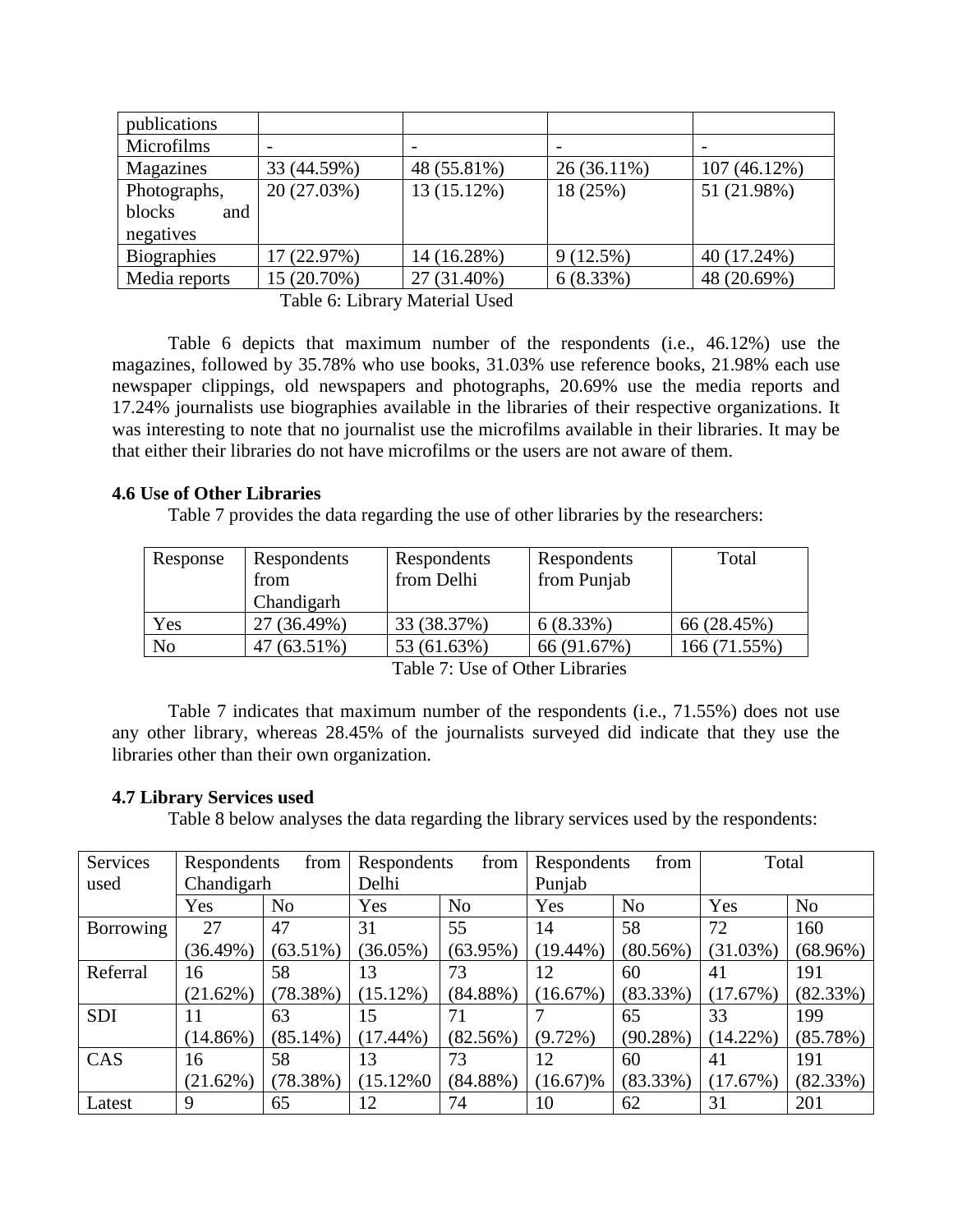| Addition  | (12.16%)    | $(87.84\%)$ | $(13.95\%)$ | $(86.05\%)$ | $(13.89\%)$ | $(86.11\%)$ | $(13.36\%)$ | $(86.64\%)$ |
|-----------|-------------|-------------|-------------|-------------|-------------|-------------|-------------|-------------|
| List      |             |             |             |             |             |             |             |             |
| Reference | 15          | 59          | 19          | 67          | 20          | 52          | 54          | 178         |
| service   | $(20.27\%)$ | (79.73%)    | (22.09%)    | $(77.91\%)$ | (27.78%)    | $(72.22\%)$ | $(23.28\%)$ | (76.72%)    |
| Photocopy |             |             | 21          | 65          | 20          | 52          | 58          | 174         |
|           | $(22.97\%)$ | (77.03%)    | $(24.42\%)$ | $(75.58\%)$ | (27.78%)    | $(72.22\%)$ | (25%)       | (75%)       |
| Internet  | 6           | 68          | 25          | 61          |             | 64          | 39          | 193         |
|           | $(8.11\%)$  | $(91.89\%)$ | $(29.07\%)$ | $(70.93\%)$ | $(11.11\%)$ | $(88.89\%)$ | $(16.81\%)$ | (83.19%)    |

Table 8: Library Services used

Table 8 reveals that overall 31.03% journalists use the borrowing service as provided by their libraries, 25% use the photocopying service, 23.28% journalists use the reference service, 17.67% journalists each use the referral and Current Awareness Service, 16.81% journalists use their libraries for the Internet access, 14.22% journalists use the SDI services and 13.36% journalists also use the latest addition list as supplied by the librarians of their respective organizations.

# **4.8 Availability of required Documents**

Table 9 shows the satisfaction of the respondents in terms of availability of required documents in the library collection:

| Availablility | Respondents<br>from<br>Chandigarh | Respondents<br>from Delhi | Respondents<br>from Punjab | Total          |
|---------------|-----------------------------------|---------------------------|----------------------------|----------------|
|               | 13 (17.57%)                       | 21 (24.41%)               |                            | 46 (19.83%)    |
| Always        |                                   |                           | 12(16.67%)                 |                |
| Sometimes     | 51 (68.92%)                       | 53 (61.63%)               | 47 (65.28%)                | $151(65.09\%)$ |
| Never         | 10 (13.51%)                       | 12 (13.95%)               | 13 (18.05%)                | 35 (15.08%)    |

Table 9: Availability of required Documents

Table 9 depicts that maximum number of the respondents (i.e., 65.09%) sometimes found a particular document in the library collection, whereas 19.83% journalists always found their required documents. However, 15.08% journalists are never able to find the documents from their libraries.

# **4.9 Use of library catalogue**

Table 10 shows the use of library catalogue by the respondents:

| Response       | Respondents<br>from<br>Chandigarh | Respondents<br>from Delhi | Respondents<br>from Punjab | Total         |
|----------------|-----------------------------------|---------------------------|----------------------------|---------------|
| Yes            | $11(14.86\%)$                     | 23(26.74%)                | $8(11.11\%)$               | $42(18.10\%)$ |
| N <sub>o</sub> | $60(81.08\%)$                     | 56(65.12%)                | 51(70.83%)                 | 167(71.98%)   |
| Didn't         | $3(4.06\%)$                       | $7(8.14\%)$               | 13(18.06%)                 | 23(9.92%)     |
| answer         |                                   |                           |                            |               |

|  |  |  |  |  | Table 10: Use of library catalogue |
|--|--|--|--|--|------------------------------------|
|--|--|--|--|--|------------------------------------|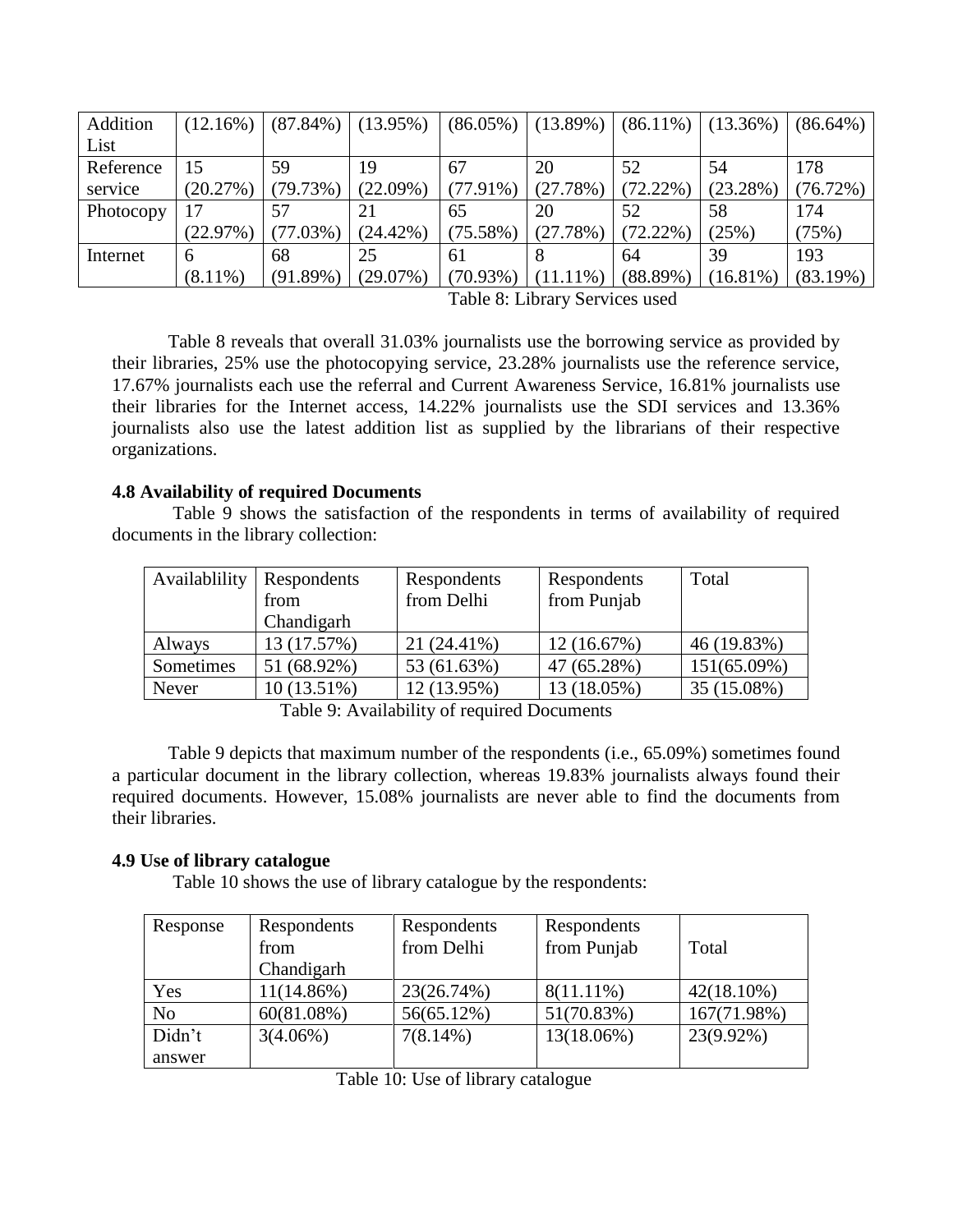Table 10 depicts that a majority of the respondents (i.e., 71.98%) do not use the library catalogue, whereas 18.10% of the respondents do use the library catalogues of their respective organizations. However, 9.92% of the respondents did not indicate whether they use the library catalogue or not.

#### **4.10 Use of access points**

Table 11 analyses the data regarding the use of access points by the respondents when they search the material from the library catalogue:

| Response   | Respondents from Respondents |               | Respondents | Total        |
|------------|------------------------------|---------------|-------------|--------------|
|            | Chandigarh                   | from Delhi    | from Punjab |              |
| Author     |                              | 12(13.95%)    | 1(1.39%)    | $13(5.60\%)$ |
| Title      | $11(14.86\%)$                | $15(17.44\%)$ | $6(8.33\%)$ | 32(13.79%)   |
| Subject    |                              |               |             |              |
| Did<br>not | 63(85.14%)                   | 59(68.60%)    | 65(90.28%)  | 187(80.60%)  |
| Answer     |                              |               |             |              |

Table 11: Use of access points

Table 11 reveals that a majority of the respondents (i.e., 80.60%) did not indicate any preference for author's name, title or the subject while consulting the library catalogue. However, 13.79% of the journalist indicated that they prefer to search the documents by title.

#### **4.11 Satisfaction with the behaviour of the Library Staff**

Table 12analyses the data regarding the satisfaction of users with the behavior of library staff:

|            | from         |               |             | Total        |
|------------|--------------|---------------|-------------|--------------|
| Response   | Respondents  | Respondents   | Respondents |              |
|            | Chandigarh   | from Delhi    | from Punjab |              |
| Helpful    | 65(87.84%)   | 69(80.23%)    | 54(75%)     | 188(81.03%)  |
| <b>Not</b> | $1(1.35\%)$  | $7(8.14\%)$   | 3(4.17%)    | $11(4.74\%)$ |
| Helpful    |              |               |             |              |
| Did<br>not | $8(10.81\%)$ | $10(11.63\%)$ | 15(6.47%)   | 33(14.22%)   |
| Answer     |              |               |             |              |

Table 12: Satisfaction with the behaviour of the Library Staff

Table12 indicates that an overwhelming majority of the respondents (i.e., 81.03%) are satisfied with the helpful behavior of the library staff, whereas 4.74% journalists are not happy with the behavior of the library staff.

#### **4.12 Need for Digitization of Newspapers**

 Table 13 analyses the data regarding the desire of the respondents for digitizing the newspapers:

| Response | Respondents from Respondents |            | Respondents | Total       |
|----------|------------------------------|------------|-------------|-------------|
|          | Chandigarh                   | from Delhi | from Punjab |             |
| Yes      | 52 (70.27%)                  | 73(84.88%) | 55(76.39%)  | 180(77.59%) |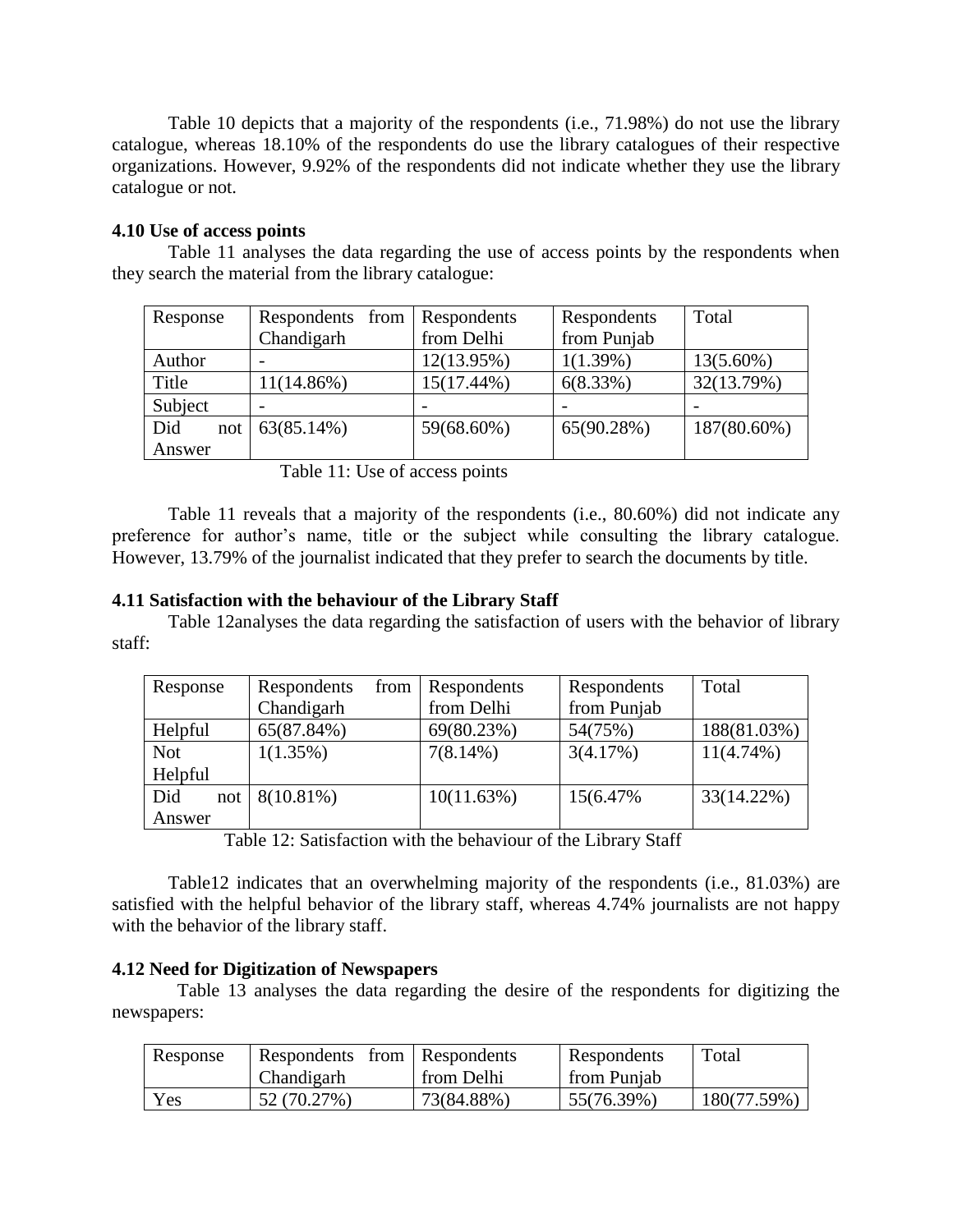| No       | $9(12.16\%)$       | 2(2.33%)   | $7(9.72\%)$ | 18(7.76%)  |
|----------|--------------------|------------|-------------|------------|
| Did      | not   $13(17.57%)$ | 11(12.79%) | 10(13.89%)  | 34(14.65%) |
| answered |                    |            |             |            |

Table 13: Need for Digitization of Newspapers

Table 13 depicts that maximum number of the respondents (i.e., 77.59%) feel that newspapers should be digitized, whereas 7.76% journalists are not in favour of digitization of newspapers.

# **4.13 Satisfaction with the Library Timings**

Table 14 analyses the data regarding the satisfaction of the respondents regarding the timings of the library:

| Response       | Respondents     | Respondents | Respondents | Total        |
|----------------|-----------------|-------------|-------------|--------------|
|                | from Chandigarh | from Delhi  | from Punjab |              |
| Yes            | 69(93.24%)      | 81(94.19%)  | 63(87.5%)   | 213(91.81%)  |
| N <sub>o</sub> |                 | 3(3.49%)    |             | 3(1.29%)     |
| Don't          | 5(6.76%)        | 2(2.32%)    | 9(12.5%)    | $16(6.90\%)$ |
| answer         |                 |             |             |              |

Table 14: Satisfaction with the Library Timings

Table 14 depicts that maximum number of the respondents (i.e., 91.81%) are satisfied with the timings of the library, whereas 3.49% journalists from Delhi are not happy with it.

# **4.14 Awareness of Rules and Regulation of the Library**

Table 15 analyses the data regarding the awareness of the respondents regarding the rules and regulations of the library:

| Response       | Respondents | from   Respondents | Respondents | Total       |
|----------------|-------------|--------------------|-------------|-------------|
|                | Chandigarh  | from Delhi         | from Punjab |             |
| Yes            | 53 (71.62%) | 69 (80.23%)        | 49 (68.06%) | 171(73.70%) |
| N <sub>o</sub> | 3(4.05%)    | 2(2.33%)           | 10 (13.89%) | 15(6.47%)   |
| Don't          | 18 (24.32%) | 15 (17.44%)        | 13 (18.05%) | 46 (19.83%) |
| answer         |             |                    |             |             |

Table 15: Awareness of Rules and Regulation of the Library

Table 15 depicts that maximum number of the respondents (i.e., 73.70%) are aware of the rules and regulations of the library, whereas 6.47% denied of its awareness.

# **5. Conclusion**

Newspaper libraries are invaluable for the press and the effectiveness of the press largely depends on the effective and well organized libraries in their organizations**.** This study was undertaken to provide descriptive data about the information-seeking behavior of different types of journalists and how they search and use information available to them from the newspaper libraries. The above analysis indicates that the utilization of the newspaper libraries by such users in Northern India is far from satisfactory. It indicates that most of the users visit their libraries once a week and prefer to read magazines. A number of them did not indicate their